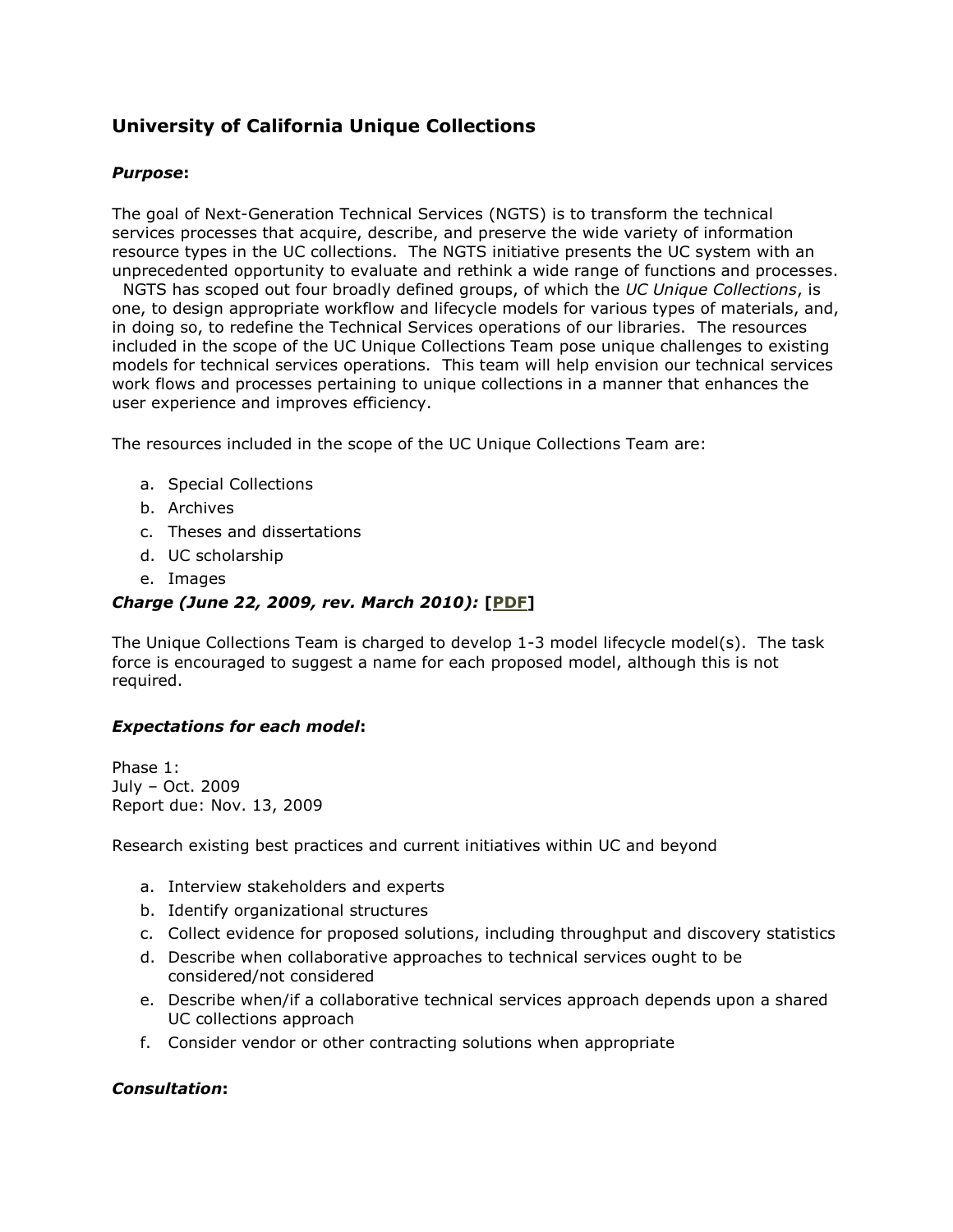The team should consult with the following authorities and groups:

- SOPAG Ad Hoc Digital Services Task Force
- Vendor services (e.g., OCLC Contract Cataloging, digitization services, etc.)
- UC eScholarship
- UC Digital Preservation Program
- UC Image Services
- Other UC and non-UC groups as appropriate

## *Resources***:**

Next Generation Technical Services Scope Statement HOTS Cataloging Expertise Document (see HOTS website: **<http://libraries.universityofcalifornia.edu/hots/>**) BSTF Report: **<http://libraries.universityofcalifornia.edu/sopag/BSTF/Final.pdf>** New Approaches for System-wide Cataloging Initiatives:**[http://libraries.universityofcalifornia.edu/hots/camcig/BrainstormingDr](http://libraries.universityofcalifornia.edu/hots/camcig/BrainstormingDraftForCAMCIG.pdf) [aftForCAMCIG.pdf](http://libraries.universityofcalifornia.edu/hots/camcig/BrainstormingDraftForCAMCIG.pdf)** The University of California Collection: Content for the 21st Century and Beyond (forthcoming) OCLC WebScale Management Services: **<http://www.oclc.org/productworks/webscale.htm>** Special Collections in ARL Libraries, March 2009: **[http://www.arl.org/bm~doc/scwg](http://www.arl.org/bm~doc/scwg-report.pdf)[report.pdf](http://www.arl.org/bm~doc/scwg-report.pdf)** WCL Special Collections Task Force Report:**[http://confluence.ucop.edu/download/attachments/6490377/FinalReport](http://confluence.ucop.edu/download/attachments/6490377/FinalReportWCLSpecCollTaskForce.pdf?version=1) [WCLSpecCollTaskForce.pdf?version=1](http://confluence.ucop.edu/download/attachments/6490377/FinalReportWCLSpecCollTaskForce.pdf?version=1)** New Partnership for Scientific Data Preservation and Publication Systems: **[http://rdd.sub.uni](http://rdd.sub.uni-goettingen.de/conferences/ipres07/presentations/iPRESS_2007-Zhuzhongming-et_al.pdf)[goettingen.de/conferences/ipres07/presentations/iPRESS\\_2007-Zhuzhongming](http://rdd.sub.uni-goettingen.de/conferences/ipres07/presentations/iPRESS_2007-Zhuzhongming-et_al.pdf)[et\\_al.pdf](http://rdd.sub.uni-goettingen.de/conferences/ipres07/presentations/iPRESS_2007-Zhuzhongming-et_al.pdf) [Roy Tennant. A Bibliographic Metadata Infrastructure for the 21st Century. Library](http://roytennant.com/metadata.pdf)  [Hi Tech 22, no. 2 \(2004\): 175-181.](http://roytennant.com/metadata.pdf)**

# *Limitations/Boundaries***:**

The Unique Collections Team should concentrate on those resource types that present the most opportunity to develop system-wide integrated and collaborative technical services operations.

# *Members***:**

Lisa Mix (UCSF) (Chair) David Gartrell (UCSB) Nick Robinson (UCB) Nina Schneider (UCLA) Adrian Turner (CDL) Michelle Light (UCI) Barclay Ogden (UCB)